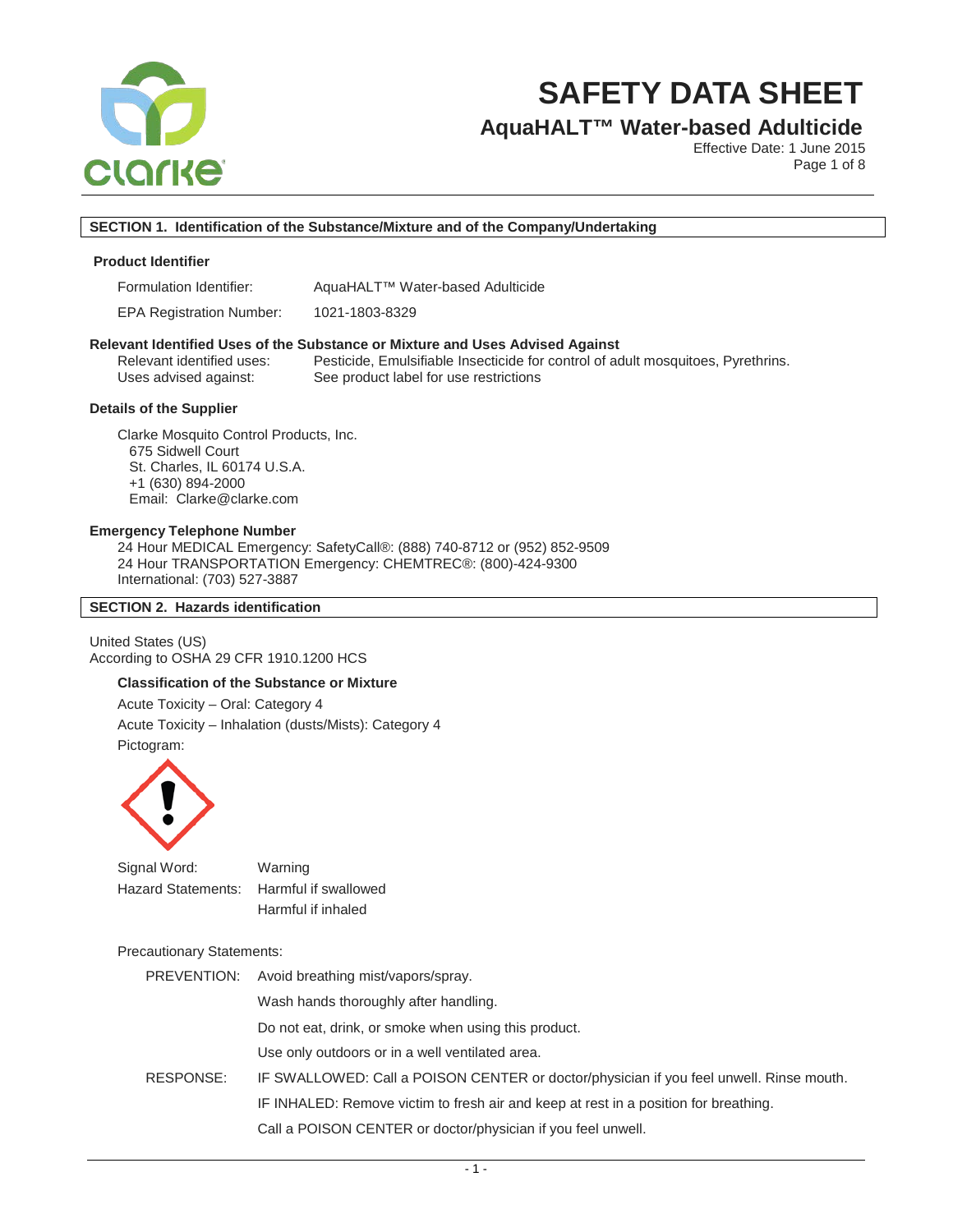

# **AquaHALT™ Water-based Adulticide**

Effective Date: 1 June 2015 Page 2 of 8

STORAGE: Store in a well-ventilated place. Keep container tightly closed.

DISPOSAL: Dispose of contents/container to an approved waste disposal plant.

# **Other Hazards Not Classifiable Under OSHA 2012 HCS -** Not applicable

Comments: This material is considered hazardous by the 2012 OSHA Hazard Communication Standard [29 CFR 1910.1200(a)(1), and the GHS

# **SECTION 3. Composition/Information on Ingredients**

| <b>Components</b>  |               |                     |
|--------------------|---------------|---------------------|
| Substance Name     | CAS No.       | Concentration % w/w |
| <b>Pyrethrins</b>  | 8003-34-7     | 5.0                 |
| Piperonyl Butoxide | $51 - 03 - 6$ | 25.0                |

Ingredients not identified are non-hazardous and/or are not required to be disclosed pursuant to 29 CFR 1910.1200 (2012), and are withheld as trade secret.

# **SECTION 4. First Aid Measures**

# **Description of First Aid Measures**

|                      | <b>PESUIDIULE UL LIISLAIU MEGSULES</b>                                                                                                                                                                                                                                      |
|----------------------|-----------------------------------------------------------------------------------------------------------------------------------------------------------------------------------------------------------------------------------------------------------------------------|
| Eye contact:         | Hold eye open and rinse slowly and gently with water for 15-20 minutes. Remove contact lenses, if<br>present, after the first 5 minutes then continue rinsing. Call a poison control center/doctor for treatment<br>advice.                                                 |
| <b>Skin Contact:</b> | Take off contaminated clothing. Rinse skin immediately with plenty of water for 15-20 minutes. Call a<br>poison control center or doctor for treatment advice.                                                                                                              |
| Ingestion:           | If swallowed, IMMEDIATELY call a poison control center or doctor for treatment advice. DO NOT give any<br>liquid to the person. Do not induce vomiting unless told to do so by a poison control center or doctor.<br>Never give anything by mouth to an unconscious person. |
| Inhalation:          | Remove affected person to fresh air. If person is not breathing, call 911 or an ambulance, then give<br>artificial respiration, preferably mouth-to-mouth if possible. Call a poison control center or doctor for further<br>treatment advice.                              |

### **Indication of Immediate Medical Attention and Special Treatment**

Note to Physician: For skin effects, a highly efficient therapeutic agent for Pyrethrin/Pyrethroid exposure is topical application of Tocopherol Acetate (Vitamin E).

# **SECTION 5. Fire-Fighting Measures**

| <b>Extinguishing Media</b>                                                                                              |                                                                  |  |
|-------------------------------------------------------------------------------------------------------------------------|------------------------------------------------------------------|--|
| Suitable Extinguishing Media:                                                                                           | Water Fog, Carbon Dioxide (CO <sub>2</sub> ), Dry Chemical, foam |  |
| Unsuitable Extinguishing Media:                                                                                         | Do not use water jet.                                            |  |
| Special Hazards Arising From the Substance or Mixture                                                                   |                                                                  |  |
| Specific Hazards:                                                                                                       | No information available.                                        |  |
| <b>Explosion data:</b><br><b>Sensitivity to Mechanical Impact: None</b><br><b>Sensitivity to static discharge: None</b> |                                                                  |  |
| <b>Special Protective Equipment and Precautions for Fire-Fighters</b>                                                   |                                                                  |  |

# Protection against fire: As in any fire, wear self-contained breathing apparatus pressure-demand, MSHA/NIOSH (approved or equivalent) and full protective gear.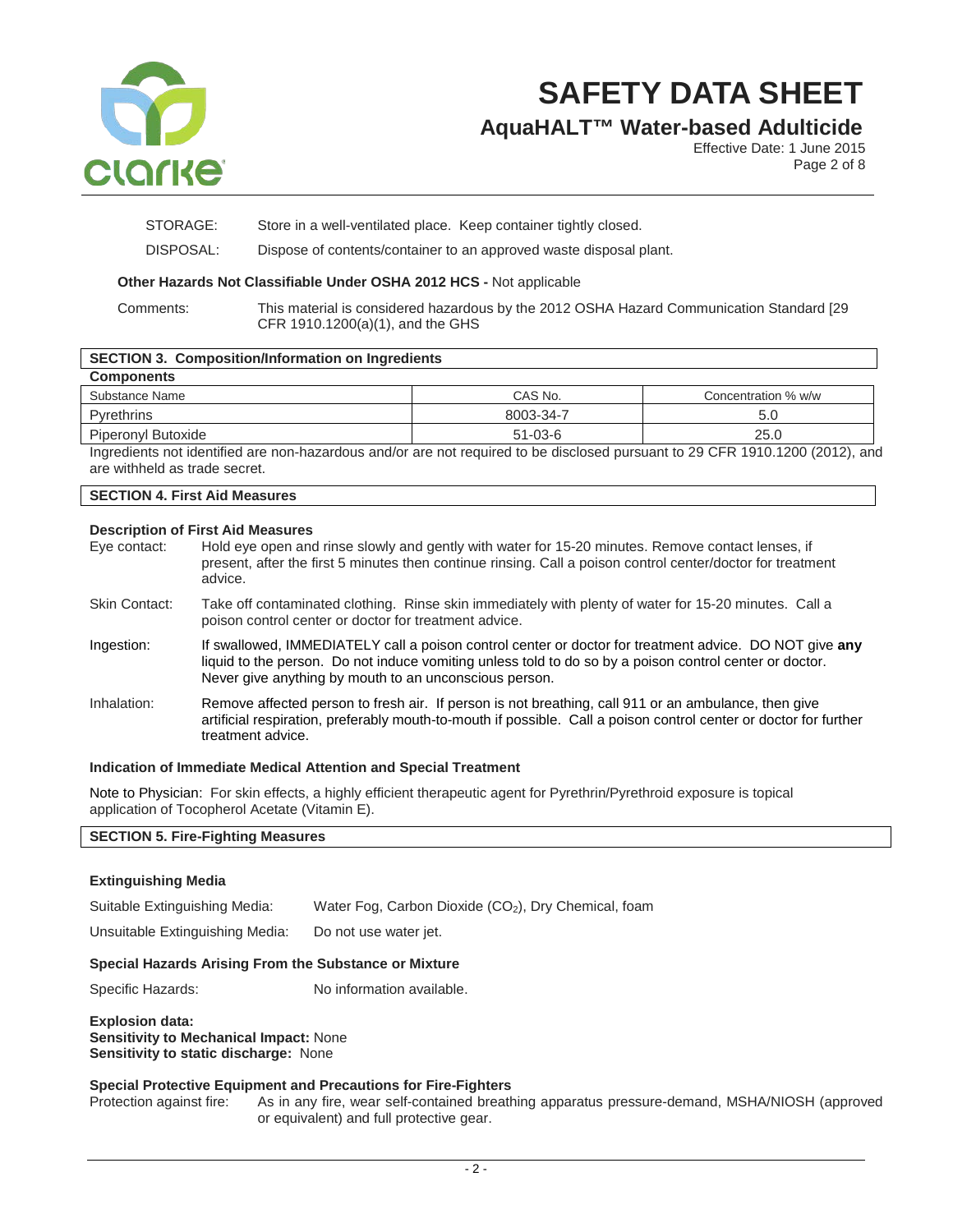

**AquaHALT™ Water-based Adulticide**

Effective Date: 1 June 2015 Page 3 of 8

Special Procedures: Move container from fire area if it can be done without risk. Do not scatter spilled material with highpressure water streams. Dike for later disposal. Use extinguishing agents appropriate for surrounding fire. Avoid inhalation of material or combustion by-products. Stay upwind and keep out of low areas.

#### **SECTION 6. Accidental Release Measures**

### **Personal Precautions, Protective Equipment and Emergency Procedures**

General Precautions: Use appropriate protection (see section 8). Evacuate personnel to safe areas. Keep people away from and upwind of spill/leak. Use personal protective equipment as required.

Environmental Precautions: Prevent product from entering into drains and waterways. Collect and dispose of this material and its container in accordance with national and regional regulations. If the product has contaminated surface water, inform the appropriate authorities.

#### **Methods and Material for Containment and Cleaning Up**

Methods for containment: Prevent further leakage of spillage if safe to do so. Move containers from spill area. Small spill: Dam up. Soak up with inert absorbent material. Pick up and transfer to properly labeled containers. Large Spill: Prevent entry into sewers, water courses, basements or confined areas. Dam up and soak up with inert absorbent material. Pick up and transfer to properly labeled containers. Dispose of via a licensed waste disposal contractor. Contaminated absorbent material may pose the same hazard as the spilled product. Note: see Section 1 for emergency contact information and Section 13 for waste disposal.

#### **SECTION 7. Handling and Storage**

| <b>Precautions for Safe Handling</b><br>Protective measures:        | Use with local exhaust ventilation. Use personal protective equipment as required. Do<br>not breathe dust/fume/gas/mist/vapors/spray. For more information, see product label.                                                                                                                                                                              |
|---------------------------------------------------------------------|-------------------------------------------------------------------------------------------------------------------------------------------------------------------------------------------------------------------------------------------------------------------------------------------------------------------------------------------------------------|
| Hygiene Measures:                                                   | Eating, drinking and smoking should be prohibited in areas where this material is<br>handled, stored and processed. Workers should wash hands and face before eating.<br>drinking and smoking. Remove contaminated clothing and protective equipment before<br>entering eating areas. See also Section 8 for additional information on hygiene<br>measures. |
| <b>Conditions for Safe Storage, Including Any Incompatibilities</b> |                                                                                                                                                                                                                                                                                                                                                             |
| <b>Storage Conditions:</b>                                          | Keep containers tightly closed in a cool, well-ventilated place. Keep in properly                                                                                                                                                                                                                                                                           |

labeled containers. For more information, see product label. Keep out of reach of children.

### **SECTION 8. Exposure Controls / Personal Protection**

#### **Control Parameters**

| ∽<br>Componer'<br><b>Name</b><br>.     | $\sim$<br>No.<br>ъ л<br>UAJ           | Lıst                                                                          | vpe             | Value                             |
|----------------------------------------|---------------------------------------|-------------------------------------------------------------------------------|-----------------|-----------------------------------|
| $\overline{\phantom{0}}$<br>Pyrethrins | -<br>ooor<br>$34 -$<br>ธเ<br>$\cdots$ | $\sim$<br>$\sim$<br>۱л.<br>ات<br>.<br>ு<br>$\sim$<br>$\overline{\phantom{a}}$ | DE<br>. .<br>__ | $\sim$ $\sim$ $\sim$<br>mazm<br>ີ |

#### **Engineering Controls: Ventilate treatment area thoroughly before re-entry.**

#### **Individual Protection Measures, such as Personal Protection Equipment:**

Eye Protection: Take prudent precautions to avoid contact with eyes. Wear tight sealing safety goggles or face shield.

Skin Protection: Wear a long-sleeved shirt, long pants, socks and shoes.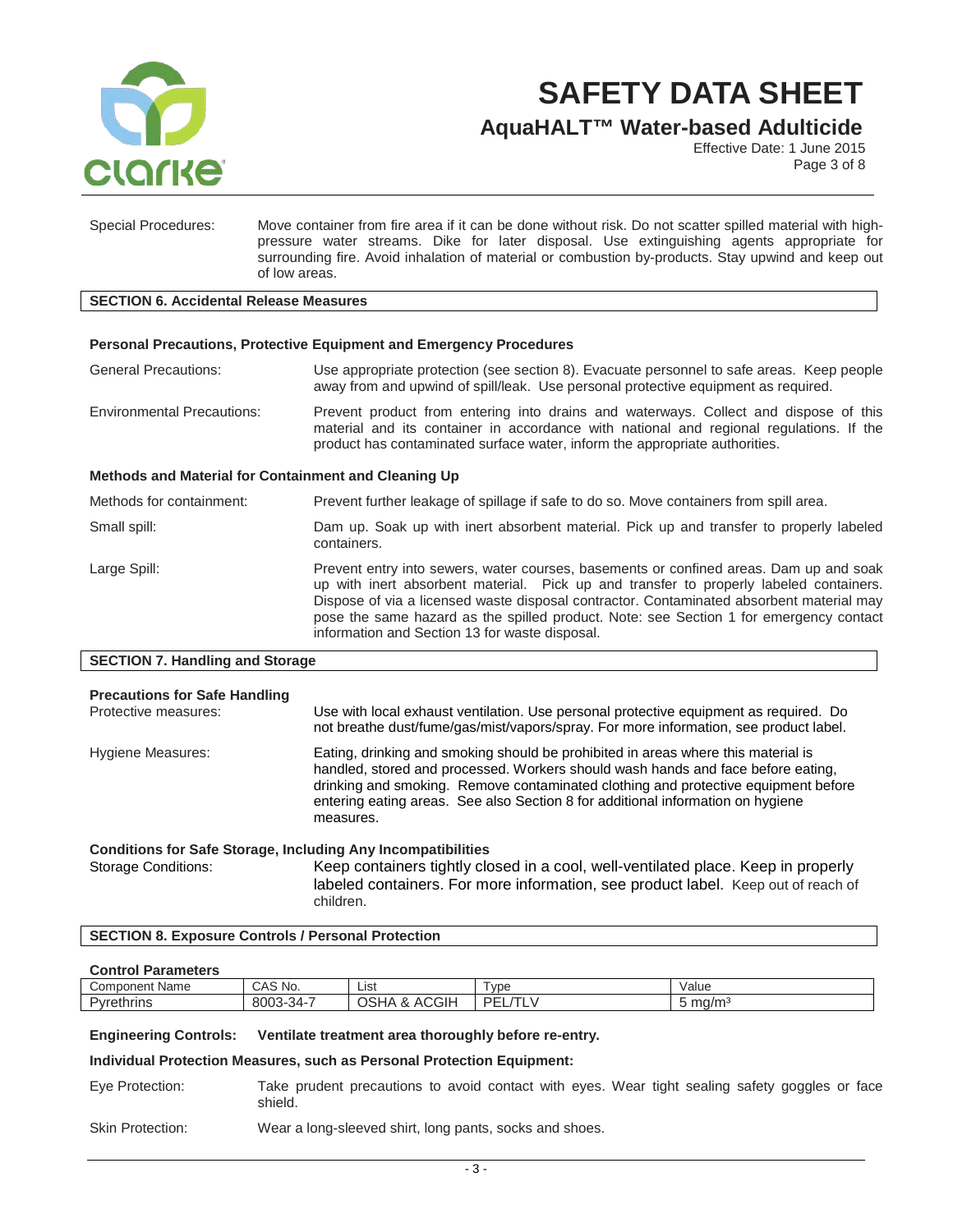

**AquaHALT™ Water-based Adulticide**

Effective Date: 1 June 2015 Page 4 of 8

| Hand Protection:               | It is good industrial hygiene practice to minimize skin contact. If required or preferred, use suitable<br>protective chemical resistant gloves such as latex, nitrile, or neoprene.                                                                                                                         |
|--------------------------------|--------------------------------------------------------------------------------------------------------------------------------------------------------------------------------------------------------------------------------------------------------------------------------------------------------------|
| <b>Respiratory Protection:</b> | In case of insufficient ventilation, wear suitable respiratory equipment. See product label for specific<br>uses requiring respiratory equipment. If exposure limits are exceeded or irritation is experienced,<br>NIOSH/MSHA approved respiratory protection with any N, R, P, or HE filter should be worn. |

# **SECTION 9. Physical and Chemical Properties**

#### **Information on Basic Physical and Chemical Properties**

| Appearance:                     | Liquid                                      |
|---------------------------------|---------------------------------------------|
| Color:                          | Milky white                                 |
| Odor:                           | Slightly sweet smell                        |
| Odor Threshold:                 | No information available                    |
| pH:                             | 3.9                                         |
| <b>Melting Point:</b>           | No information available                    |
| Freezing Point:                 | No information available                    |
| Initial Boiling Point:          | No information available                    |
| Flash Point:                    | >93.3°C (>200°F) (Tag Closed Cup)           |
| <b>Evaporation Rate:</b>        | No information available                    |
| Flammability:                   | No information available                    |
| Explosion limits [U/L]:         | No information available                    |
| Vapor Pressure:                 | No information available                    |
| Vapor Density $(Air = 1)$ :     | Heavier than air                            |
| <b>Relative Density:</b>        | No information available                    |
| Specific Gravity (Water $= 1$ ) | 1.012 at 20 °C                              |
| Density:                        | 1.012 g/cm <sup>3</sup> @ 20 <sup>o</sup> C |
| Solubility:                     | Partially miscible in water                 |
| <b>Partition Coefficient:</b>   | No information available                    |
| Auto-Ignition Temperature:      | No information available                    |
| Dynamic Viscosity:              | 25.67 cPs @ 23° C Brookfield                |
| Decomposition Temperature:      | No information available                    |
| <b>Explosive Properties:</b>    | No information available                    |
| <b>Oxidizing Properties:</b>    | No information available                    |
| VOC Content (%):                | $<$ 4.0%                                    |

# **SECTION 10. Stability and Reactivity**

# **Reactivity** No data available **Chemical Stability** Stable under recommended normal storage conditions **Possibility of Hazardous Reactions** Hazardous Reactions: None under normal conditions Hazardous polymerization does not occur **Conditions to avoid** Extremes of temperature and direct sunlight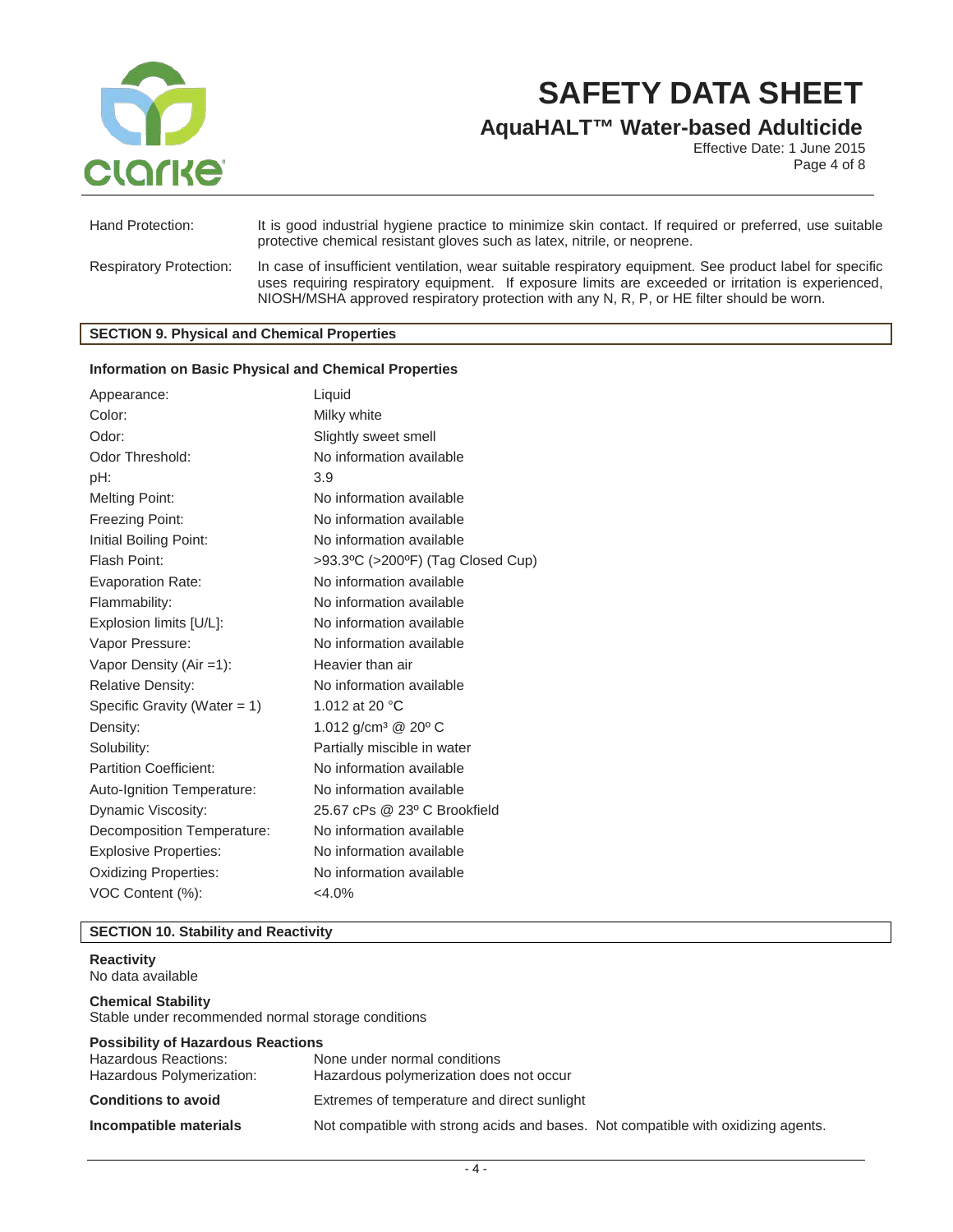

# **AquaHALT™ Water-based Adulticide**

Effective Date: 1 June 2015 Page 5 of 8

### **Hazardous decomposition products**

Carbon monoxide (CO), Carbon dioxide (CO2)

# **SECTION 11. Toxicological information**

### **Information on Likely Routes of Exposure**

Routes of entry: Oral, Dermal, Inhalation

# **Information on Toxicological Effects**

#### Acute Toxicity / Effects

Assessment of acute toxicity: Moderately toxic after ingestion. Slightly toxic after short-term inhalation. Slightly toxic after short term skin contact. Some or all of the acute toxicity data is bridged from a substantially similar formulation.

| $500 - 5,000$ mg/kg                                      |
|----------------------------------------------------------|
| $> 2,000$ mg/kg                                          |
| $> 2.03$ mg/l (4 hours)                                  |
| Slight irritation at 72 hours - Irritation Index = $1.4$ |
| Irritation clearing in 24 hours                          |
| Negative $-$ (guinea pig)                                |
|                                                          |

#### Chronic Toxicity / Effects

Assessment of repeated dose toxicity: No significant signs or symptoms indicative of any adverse health effects are expected to occur.

| Germ Cell Mutagenicity   | This product has not been tested. The statement has been derived from the properties of<br>the individual components. No data is available to indicate product or any components<br>present at greater than 0.1% are mutagenic or genotoxic.                                                                                          |  |
|--------------------------|---------------------------------------------------------------------------------------------------------------------------------------------------------------------------------------------------------------------------------------------------------------------------------------------------------------------------------------|--|
| Carcinogenicity          | Not carcinogenic. This product does not contain any carcinogens or potential carcinogens<br>as listed by OSHA, IARC or NTP.                                                                                                                                                                                                           |  |
|                          | Pyrethrins: Slightly elevated incidences of benign tumors of the thyroid and liver were seen<br>in rats following lifetime administration of high doses of Pyrethrins. Further detailed scientific<br>studies into the mode of action responsible for these effects show that:                                                        |  |
|                          | Because of biological species differences, the rat thyroid tumors are not relevant to<br>1)<br>humans, and                                                                                                                                                                                                                            |  |
|                          | The rat liver tumors occur in animals only at doses greatly exceeding human exposure<br>2)<br>levels and that cause cell proliferation (mitogenesis)                                                                                                                                                                                  |  |
|                          | Based on these data, the US EPA has classified Pyrethrins as "Not Likely to be<br>Carcinogenic to Humans" at doses that do not cause a mitogenic response in the liver/cell<br>proliferation. Thus Pyrethrins can be considered to be non-carcinogenic at exposure levels<br>relevant to human use of Pyrethrins-containing products. |  |
|                          | PBO: Marginally higher incidences of benign liver tumors in mice were observed following<br>lifetime high dose exposures to PBO. The significance of these observations is<br>undetermined and under review. The doses at which tumors were observed for PBO<br>greatly exceeded potential exposure from labeled uses.                |  |
| Reproductive Effects:    | This product has not been tested. The statement has been derived from the properties<br>of the individual components. No data is available to indicate product or any components<br>present at greater than 0.1% produce a fertility impairing effect. No indication of a<br>developmental toxic / teratogenic effect.                |  |
| STOT - Single exposure   | Not classified                                                                                                                                                                                                                                                                                                                        |  |
| STOT – Repeated exposure | Not classified                                                                                                                                                                                                                                                                                                                        |  |

**SECTION 12. Ecological Information**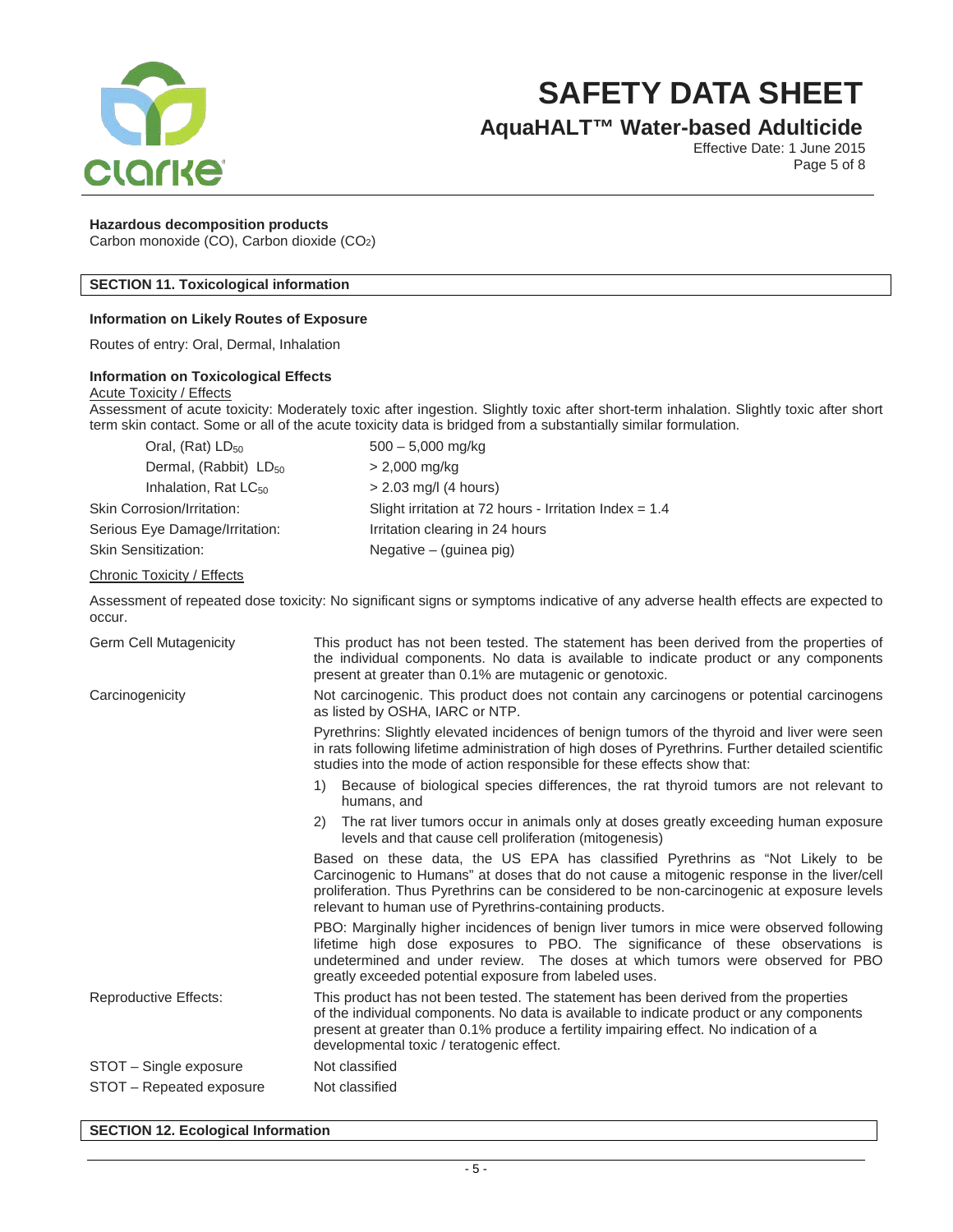

**AquaHALT™ Water-based Adulticide**

Effective Date: 1 June 2015 Page 6 of 8

### Ecotoxicity:

| Product specific data is not available. Data referenced is in relation to active ingredients, d-Phenothrin and PBO                                   |                                                                                                                                          |                                                                                                                                                                        |  |
|------------------------------------------------------------------------------------------------------------------------------------------------------|------------------------------------------------------------------------------------------------------------------------------------------|------------------------------------------------------------------------------------------------------------------------------------------------------------------------|--|
| Toxicity to Fish:                                                                                                                                    |                                                                                                                                          | Pyrethrins 96-hr Acute LC <sub>50</sub> 5.1 $\mu$ g/L (rainbow trout), 10 $\mu$ g/L (bluegill sunfish)<br>PBO: 96-hour Acute LC <sub>50</sub> 6.12 ppm (rainbow trout) |  |
| Toxicity to Aquatic Invertebrates:                                                                                                                   |                                                                                                                                          | Pyrethrins 48-hr EC <sub>50</sub> 42 µg/L Daphnia magna<br>PBO: 96-hr LC <sub>50</sub> 0.49 ppm, Americamysis bahia                                                    |  |
| Toxicity to Plants:                                                                                                                                  | No data available                                                                                                                        |                                                                                                                                                                        |  |
| Persistence and Degradability<br>Product specific data not available. Data referenced is in relation to the active ingredients, d-Phenothrin and PBO |                                                                                                                                          |                                                                                                                                                                        |  |
| Biodegradability:                                                                                                                                    | Not readily biodegradable (by OECD criteria)                                                                                             |                                                                                                                                                                        |  |
| Bioconcentration Factor:                                                                                                                             | no information available<br>Natural pyrethrins are highly fat soluble, but are easily degraded and thus do not<br>accumulate in the body |                                                                                                                                                                        |  |
| Log Kow:<br>Mobility in Soil:                                                                                                                        | no data available<br>no information available                                                                                            |                                                                                                                                                                        |  |

# **SECTION 13. Disposal Considerations**

### **Waste Treatment and Disposal methods**

Pesticide wastes are regulated. Consult product label for chemical substance and container disposal instructions. Avoid release to the environment. Improper disposal of excess product or rinsate is a violation of Federal law. If these wastes cannot be disposed or by use according to label instructions, contact your State Pesticide or Environmental Control Agency, or the Hazardous Waste Representative at the nearest EPA regional office for guidance.

Container disposal: Rinse thoroughly in accordance with label instructions.

RCRA/EPA Waste Information: This product contains the following RCRA/CERCLA Hazardous wastes/substances:

Component RCRA ID# CERCLA RQ Pyrethrins N/A 1 lb.

# **SECTION 14. Transport Information**

# **DOT (US)**

UN Number: UN3082 Proper Shipping Name: ENVIRONMENTALLY HAZARDOUS SUBSTANCE, LIQUID, N.O.S RQ (Pyrethrins) Hazard Class: 9 Packing Group: III Marine Pollutant: No RQ: 1 Lb. (Pyrethrins/Pyrethrum)

Other Shipping Information: This material is not regulated as a hazardous material by the DOT in quantities less than 20 Lbs.

### **IMDG (Vessel)**

UN Number: UN3082 Proper Shipping Name: ENVIRONMENTALLY HAZARDOUS SUBSTANCE, LIQUID, N.O.S RQ (Pyrethrins) Hazard Class: 9 Packing Group: III Marine Pollutant: Yes, Pyrethrins/Pyrethrum

### **ICAO/IATA (Air transport)**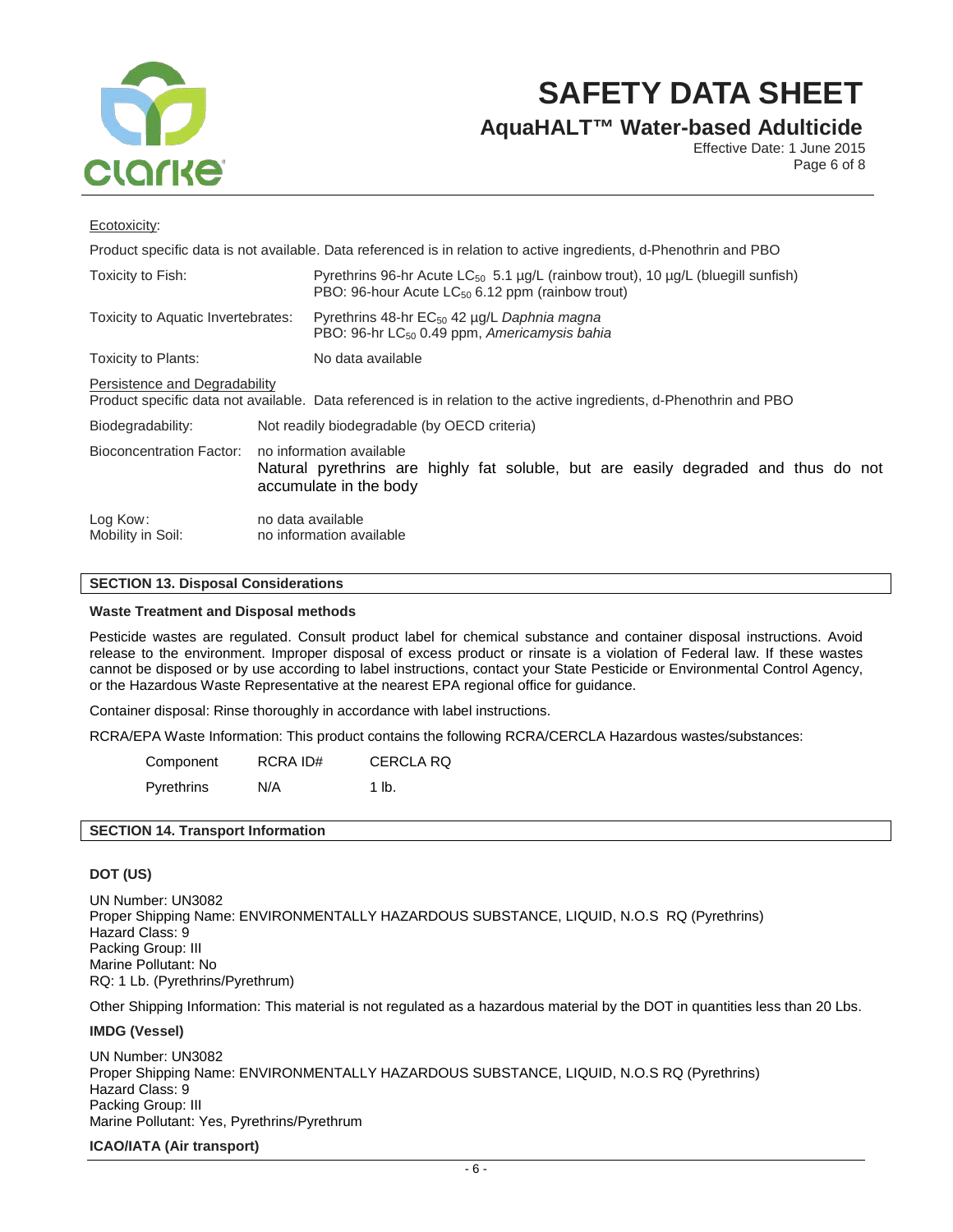

**AquaHALT™ Water-based Adulticide**

Effective Date: 1 June 2015 Page 7 of 8

UN Number: UN3082 Proper Shipping Name: ENVIRONMENTALLY HAZARDOUS SUBSTANCE, LIQUID, N.O.S RQ (Pyrethrins) Hazard Class: 9 Packing Group: III Marine Pollutant: No NOTE: This material is not regulated as a hazardous material by IATA/ICAO regulations in quantities less than 20 Lbs.

# **SECTION 15. Regulatory Information**

**FIFRA Information**: This chemical is a pesticide product regulated by the Environmental Protection Agency and is subject to certain labeling requirements under federal pesticide law. These requirements differ from the classification criteria and hazard information for safety data sheet, and for workplace labels of non-pesticide chemicals. Following is the hazard information as required on the pesticide label:

Signal Word: CAUTION

Precautionary Statements: Hazards to Humans and Domestic Animals: CAUTION. Harmful if swallowed or absorbed through the skin. Wash thoroughly with soap and water after handling. Avoid contact with skin, eyes, or clothing.

Personal Protective Equipment (PPE): Mixers, loaders, applicators and other handlers must wear the following: long-sleeve shirt, long pants, shoes and socks.

In addition to the above PPE, applicators using high-pressure hand wand in an enclosed area must wear at least a NIOSHapproved respirator with a dust/mist filter with MSHA/NIOSH approval number prefix TC-21C or any N, R, P, or HE filter.

In addition to the above PPE, applicators using hand held foggers in an enclosed area must wear a half-face, full-face, or hoodstyle NIOSH-approved respirator with a dust/mist filtering cartridge (MSHA/NIOSH approval number prefix TC-21C), or a canister approved for pesticides (MSHA/NIOSH approval number prefix TC-14G), or a cartridge or canister with any N, R, P or HE filter.

User Safety Requirements: Follow manufacturer's instructions for cleaning/maintaining PPE. If no such instructions for washables exist, use detergent and hot water. Keep and wash PPE separately from other laundry. Discard clothing and other absorbent material that have been drenched or heavily contaminated with the product's concentrate. Do not reuse them.

User Safety Recommendations: Users should wash hands before eating, drinking, chewing gum, using tobacco, or using the toilet. Users should remove clothing/PPE immediately if pesticide gets inside. Then wash thoroughly and put on clean clothing. Users should remove PPE immediately after handling this product. Wash the outside of gloves before removing. As soon as possible, wash thoroughly and change into clean clothing.

Engineering Controls: Pilots must use an enclosed cockpit that meets the requirements listed in the Worker Protection Standard (WPS) for agricultural pesticides [40 CFR 170.240(d)(6)]. Human flagging is prohibited. Flagging to support aerial application is limited to use of the Global Positioning System (GPS) or mechanical flaggers.

### FIRST AID

Have the product container or label with you when calling a poison control center or doctor, or going for treatment. For information regarding medical emergencies of pesticide incidents, call 1-888-740-8712.

If swallowed: Call poison control center or doctor immediately for treatment advice. Have person sip a glass of water if able to swallow. Do not induce vomiting unless told to do so by the poison control center or doctor. Do not give anything by mouth to an unconscious person.

# If on skin

or clothing: Take off contaminated clothing. Rinse skin immediately with plenty of water for 15-20 minutes. Call a poison control center or doctor for treatment advice.

### **Other Federal Regulations**

SARA TITLE III CLASSIFICATION<br>Section 302: None

Section 302:

Section 311/312: Acute Health Hazard

Section 313: This product contains the following chemicals subject to the reporting requirements of section 313 of Title III of the Superfund Amendments and Reauthorization Act of 1986 and 40 CFR Part 372.

| CAS Number | <b>Chemical Name</b> | % by wt. |
|------------|----------------------|----------|
| 51-03-6    | piperonyl butoxide   | 25.0     |